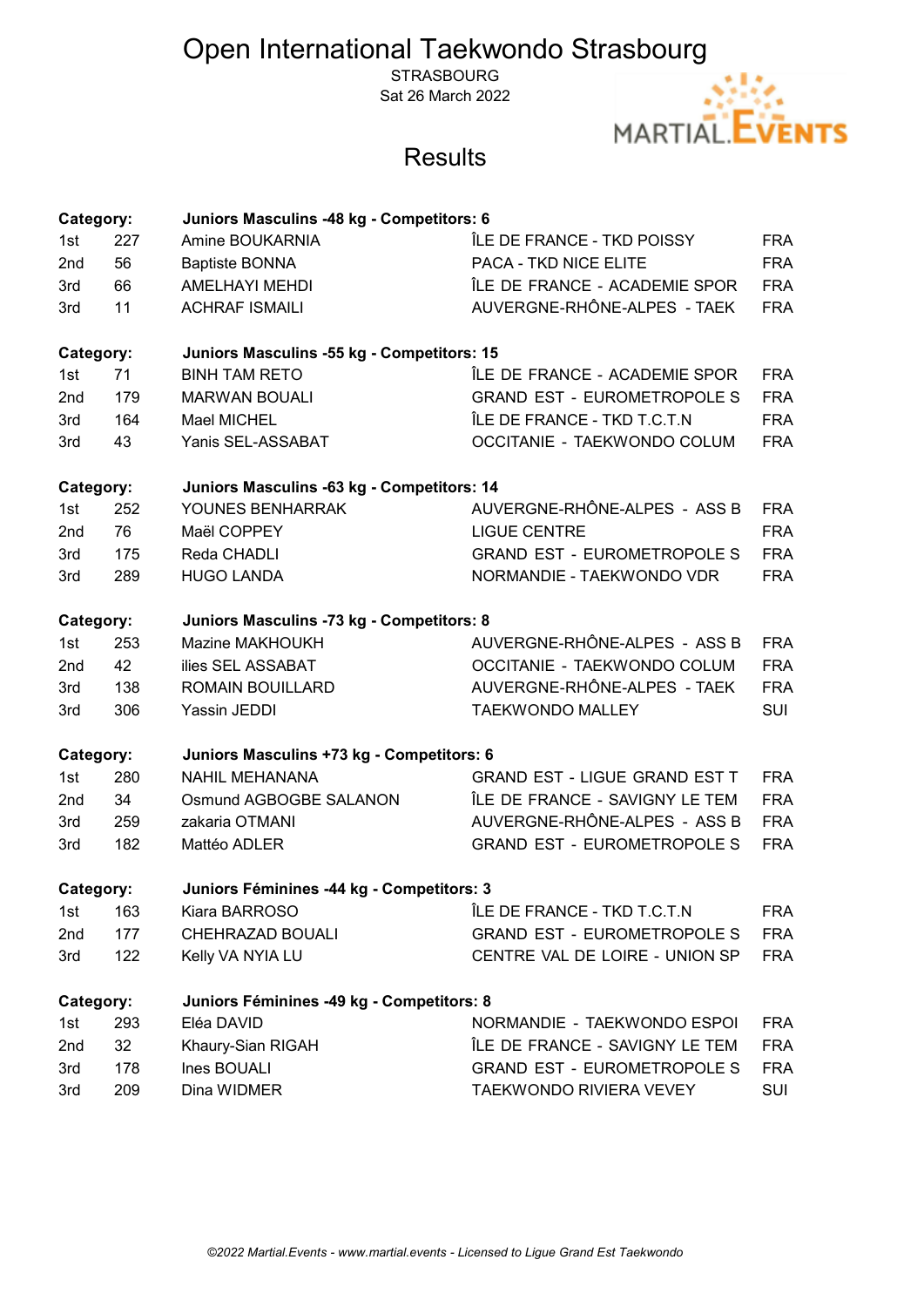# Open International Taekwondo Strasbourg

**STRASBOURG** Sat 26 March 2022



## **Results**

| Category: |                                                        | Juniors Féminines -55 kg - Competitors: 11 |                                       |            |  |  |  |
|-----------|--------------------------------------------------------|--------------------------------------------|---------------------------------------|------------|--|--|--|
| 1st       | 272                                                    | <b>INES BENETTI</b>                        | <b>OCCITANIE - ESPRIT TAEKWONDO</b>   | <b>FRA</b> |  |  |  |
| 2nd       | 176                                                    | Aya SENOUSSI                               | <b>GRAND EST - EUROMETROPOLE S</b>    | <b>FRA</b> |  |  |  |
| 3rd       | 64                                                     | SHERINE LOISEAU                            | ÎLE DE FRANCE - ACADEMIE SPOR         | <b>FRA</b> |  |  |  |
| 3rd       | 161                                                    | Eva QUARTI                                 | ÎLE DE FRANCE - TKD T.C.T.N           | <b>FRA</b> |  |  |  |
| Category: |                                                        | Juniors Féminines -63 kg - Competitors: 7  |                                       |            |  |  |  |
| 1st       | 250                                                    | sarah HAMZIC                               | AUVERGNE-RHÔNE-ALPES - ASS B          | <b>FRA</b> |  |  |  |
| 2nd       | 75                                                     | <b>Tasnime CHAIRA</b>                      | <b>LIGUE CENTRE</b>                   | <b>FRA</b> |  |  |  |
| 3rd       | 47                                                     | Marie THIBAULT                             | OCCITANIE - TAEKWONDO COLUM           | <b>FRA</b> |  |  |  |
| 3rd       | $\overline{7}$                                         | ZOE METZGER                                | AUVERGNE-RHÔNE-ALPES - TAEK           | <b>FRA</b> |  |  |  |
| Category: |                                                        | Juniors Féminines +63 kg - Competitors: 2  |                                       |            |  |  |  |
| 1st       | 184                                                    | <b>JANNATE RAIHANI</b>                     | <b>GRAND EST - EUROMETROPOLE S</b>    | <b>FRA</b> |  |  |  |
| 2nd       | 294                                                    | Emma HINFRAY                               | NORMANDIE - TAEKWONDO ESPOI           | <b>FRA</b> |  |  |  |
|           | Seniors Masculins -58 kg - Competitors: 8<br>Category: |                                            |                                       |            |  |  |  |
| 1st       | 277                                                    | Samy ALLOUANE                              | <b>USTB</b>                           | <b>ALG</b> |  |  |  |
| 2nd       | 31                                                     | <b>KERFA CHOUAIB</b>                       | AUVERGNE-RHÔNE-ALPES - LYON           | <b>FRA</b> |  |  |  |
| 3rd       | 60                                                     | Lenny CHANG                                | <b>BRETAGNE - CHONKWON TKD CHA</b>    | <b>FRA</b> |  |  |  |
| 3rd       | 29                                                     | <b>Mikail DAGCI</b>                        | AUVERGNE-RHÔNE-ALPES - LYON           | <b>FRA</b> |  |  |  |
| Category: |                                                        | Seniors Masculins -68 kg - Competitors: 7  |                                       |            |  |  |  |
| 1st       | 255                                                    | mohammed MESSAHLI                          | AUVERGNE-RHÔNE-ALPES - ASS B          | <b>FRA</b> |  |  |  |
| 2nd       | 170                                                    | <b>LOTFI BELASLI</b>                       | ÎLE DE FRANCE - C.O.M.B BAGNEU        | <b>FRA</b> |  |  |  |
| 3rd       | $\mathbf{1}$                                           | <b>Tunahan AKPINAR</b>                     | ÎLE DE FRANCE - PARIS TEAM TAE        | <b>FRA</b> |  |  |  |
| 3rd       | 296                                                    | SEMAHÉ YVES ANICET GUEI                    | AZDAD STAR TAEKWONDO CLUB (           | <b>FRA</b> |  |  |  |
| Category: |                                                        | Seniors Masculins -80 kg - Competitors: 5  |                                       |            |  |  |  |
| 1st       | 155                                                    | <b>Oussama OUAHABI</b>                     | <b>GRAND EST - OLYMPIQUE TKD ILLZ</b> | <b>FRA</b> |  |  |  |
| 2nd       | 132                                                    | Zakaria BAHRAOUI                           | <b>GRAND EST - NANCY SPORTS DE</b>    | <b>FRA</b> |  |  |  |
| 3rd       | 129                                                    | Mamoudou BASSOUM                           | CENTRE VAL DE LOIRE - UNION SP        | <b>FRA</b> |  |  |  |
| 3rd       | 187                                                    | Yassin CHAOUCH                             | <b>GRAND EST - EUROMETROPOLE S</b>    | <b>FRA</b> |  |  |  |
| Category: |                                                        | Seniors Masculins +80 kg - Competitors: 3  |                                       |            |  |  |  |
| 1st       | 17                                                     | <b>MAXENCE AUDUREAU</b>                    | AUVERGNE-RHÔNE-ALPES - TAEK           | <b>FRA</b> |  |  |  |
| 2nd       | 171                                                    | <b>HAMZA SADOUKI</b>                       | ÎLE DE FRANCE - C.O.M.B BAGNEU        | <b>FRA</b> |  |  |  |
| 3rd       | 304                                                    | Jebriil HASSAN                             | <b>TAEKWONDO MALLEY</b>               | SUI        |  |  |  |
|           |                                                        |                                            |                                       |            |  |  |  |